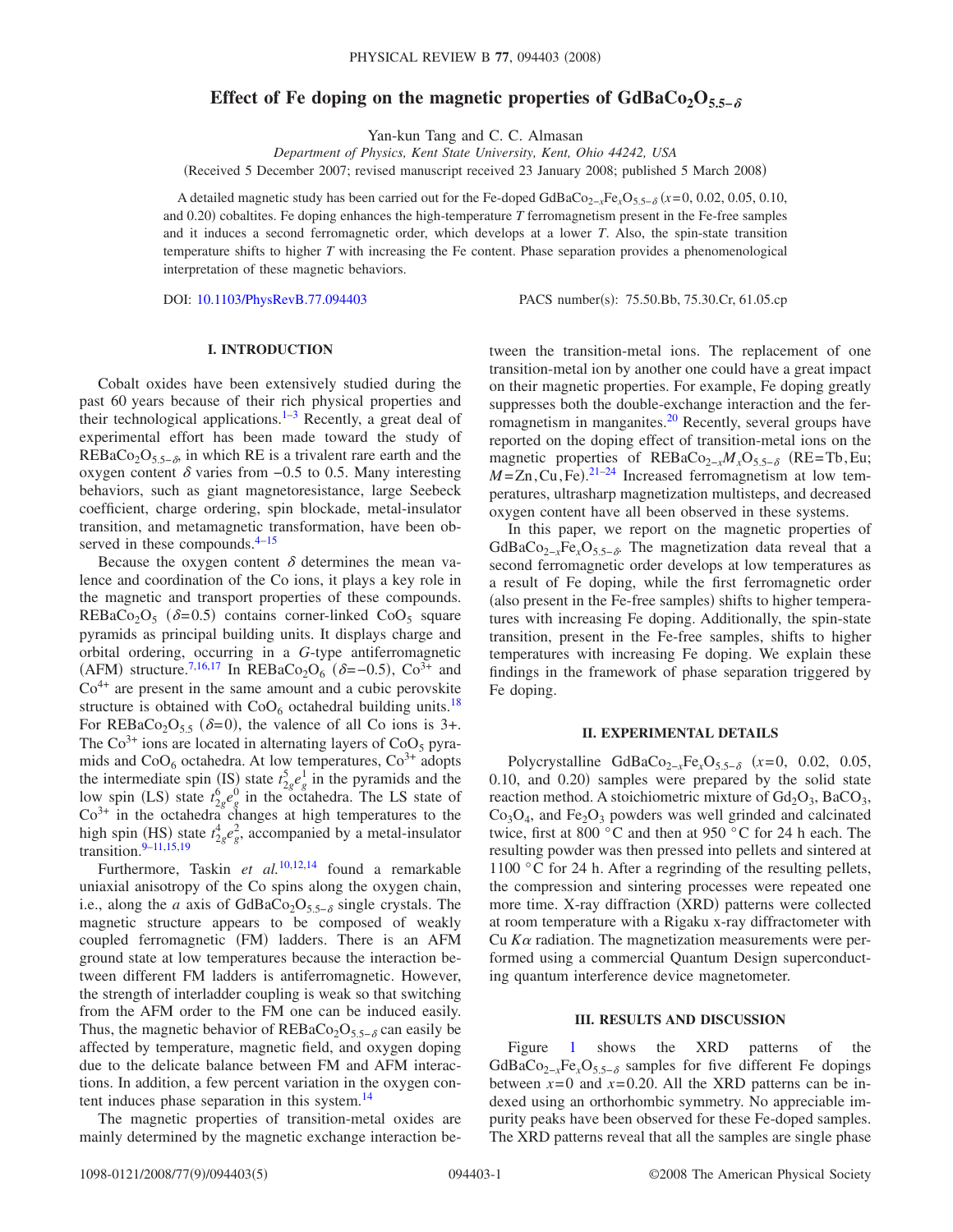<span id="page-1-0"></span>

FIG. 1. X-ray diffraction patterns of GdBaCo<sub>2−*x*</sub>Fe<sub>*x*</sub>O<sub>5.5−δ</sub>  $(x=0, 0.02, 0.05, 0.10, and 0.20)$  samples measured at room temperature.

within the resolution of the x-ray diffractometer, with an orthorhombic perovskite structure.

The dependence of the structural parameters on the Fe concentration  $x$  is plotted in Fig. [2.](#page-1-1) Notice the slight variation of the structural parameters with Fe doping. The lattice parameters *b* and *c* and the unit-cell volume *V* slightly increase with increasing Fe doping. However, the lattice parameter *a* tends to decrease as *x* increases. Kopcewicz *et al.*[21](#page-4-15) have shown through a Mössbauer spectroscopy study on TbBaCo<sub>2−*x*</sub>Fe<sub>*x*</sub>O<sub>5.5− $\delta$ </sub> that the Fe<sup>3+</sup> ions preferentially adopt a HS state at the pyramidal sites. In addition, the radius of 0.645 Å of the HS state of the  $Fe<sup>3+</sup>$  ions is larger than the radius of 0.56 Å of the IS state of the  $Co<sup>3+</sup>$  ions at the pyramidal sites,  $2^5$  which are the ones replaced by the Fe<sup>3+</sup> ions in the doping process. This explains the increase in the unit-cell volume of GdBaCo<sub>2−*x*</sub>Fe<sub>*x*</sub>O<sub>5.5− $\delta$ </sub> with increasing the amount of Fe<sup>3+</sup> substituted for  $Co^{3+}$ .

The temperature dependence of the magnetization *M* measured in increasing the temperature after field cooling the

<span id="page-1-1"></span>

FIG. 2. Dependence of the structural parameters, i.e., the lattice parameters *a*, *b*, and *c* and the unit-cell volume *V*, on the Fe concentration *x* in GdBaCo<sub>2−*x*</sub>Fe<sub>*x*</sub>O<sub>5.5− $\delta$ </sub>.

<span id="page-1-2"></span>

FIG. 3. (Color online) Temperature  $T$  dependence of the fieldcooled magnetization *M* for GdBaCo<sub>2−*x*</sub>Fe<sub>*x*</sub>O<sub>5.5−</sub> $_{\delta}$  (*x*=0, 0.02, 0.05, 0.10, and 0.20) measured in increasing the temperature (FCW) after field cooling the sample in an applied magnetic field of 1 kOe. Inset: *M* vs *T* for the  $x=0.05$  sample measured using the following three different protocols: cooling the sample in zero field, followed by applying the desired  $H$ , and measuring  $M(T)$  in increasing  $T$ (ZFC protocol); field cooling the sample and measuring  $M(T)$  in increasing  $T$  (FCW protocol); field cooling the sample and measuring  $M(T)$  while cooling it (FC protocol).

sample [field-cooled warming (FCW)] in 1000 Oe is shown in Fig. [3](#page-1-2) for the five Fe-doped samples. The Fe-free sample displays a magnetization peak around 265 K. This magnetization peak has previously been reported for GdBaCo<sub>2</sub>O<sub>5.5</sub> by other groups,  $\overline{5,8,15}$  $\overline{5,8,15}$  $\overline{5,8,15}$  $\overline{5,8,15}$  as being the result of a paramagnetic (PM) to FM transition around 290 K and a FM to AFM transition around 240 K. We estimate that  $\delta \approx 0$  for the present Fe-free sample based on the fact that the above two transition temperatures reported for  $GdBaCo<sub>2</sub>O<sub>5.5</sub>$  are very close to the ones shown here for the Fe-free sample.

A small replacement of Co with Fe leads to a remarkable change in the FCW magnetization curves of GdBaCo<sub>2−*x*</sub>Fe<sub>*x*</sub>O<sub>5.5− $\delta$ </sub>. Specifically, a second magnetization peak appears in the Fe-doped samples, which shifts to lower temperatures with increasing Fe doping (see Fig. [3](#page-1-2)). In contrast, the first magnetization peak displays a small shift to higher temperatures with Fe doping. These two behaviors suggest an enhanced ferromagnetism both at low temperatures as well as at high temperatures.

Due to the hysteretic nature of these samples, the measurement history modifies the  $M(T)$  curves. The inset of Fig. [3](#page-1-2) illustrates this for the *x*=0.05 sample. The three protocols applied here are (i) cooling the sample in zero field, followed by applying the desired  $H$ , and measuring  $M(T)$  in increasing *T* [zero field-cooled (ZFC) protocol], (ii) field cooling the sample and measuring  $M(T)$  in increasing  $T$  (FCW protocol), and (iii) field cooling the sample and measuring  $M(T)$  while cooling it (FC protocol). Notice that both magnetization peaks are enhanced when the measuring protocol changes from ZFC to FCW and then further to FC. The magnetization is the largest in the FC protocol and the lowest in the ZFC protocol since the FC protocol is the one which takes the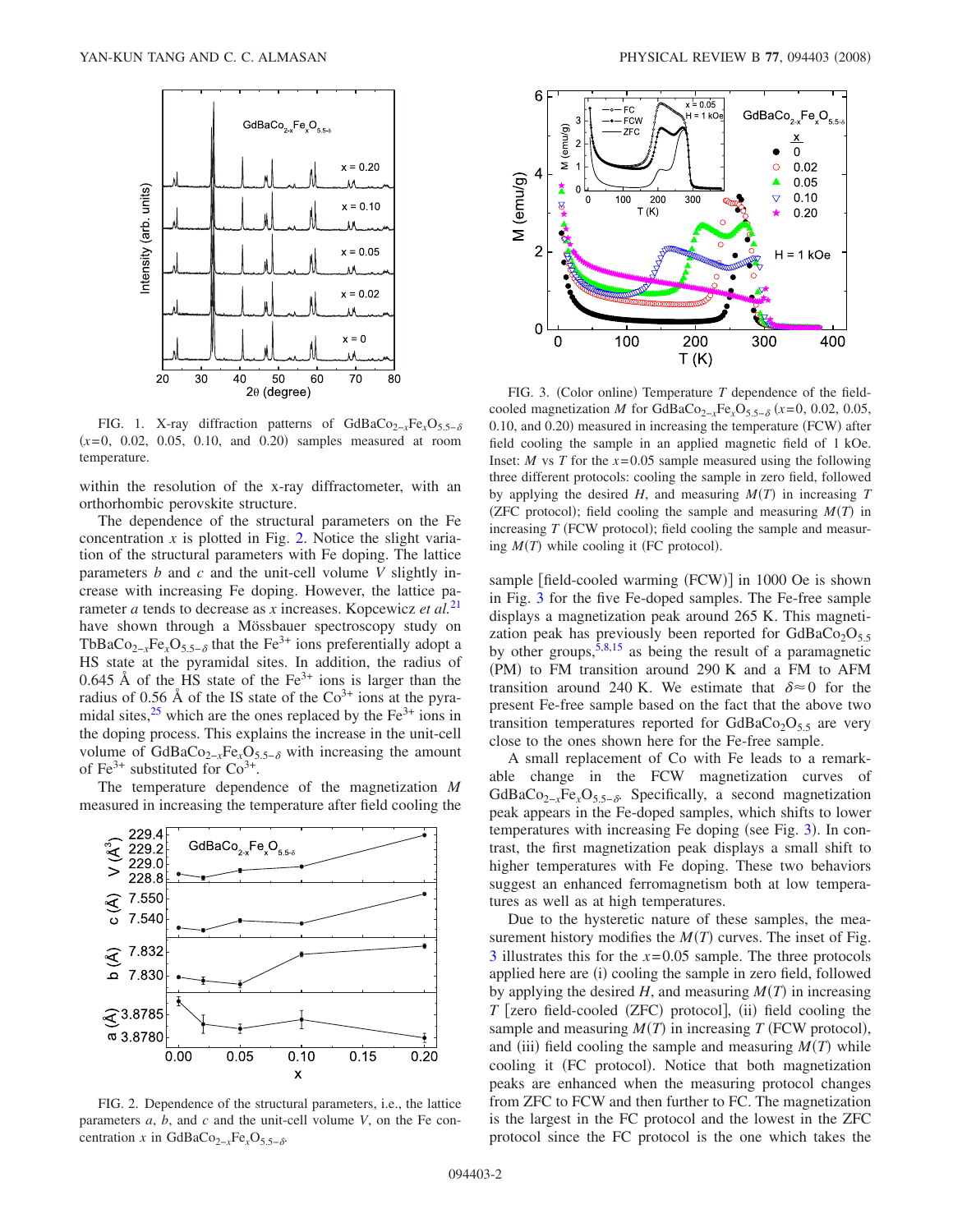<span id="page-2-0"></span>

FIG. 4. (Color online) Magnetization *M* vs applied field *H* of GdBaCo<sub>2−*x*</sub>Fe<sub>*x*</sub>O<sub>5.5−</sub> $\delta$  (*x*=0, 0.02, 0.05, 0.10, and 0.20) measured at 150 K. Inset: *M* vs *H* of the GdBaCo<sub>2−*x*</sub>Fe<sub>*x*</sub>O<sub>5.5− $\delta$ </sub> samples with *x*  $= 0$  and 0.20 measured at (a) 5 K and (b) 290 K.

system through a sequence of equilibrium states while the ZFC protocol gives rise to the highest degree of frustration in the spin system. This behavior is typical for all the Fe-doped samples.

The magnetic state of the GdBaCo<sub>2−*x*</sub>Fe<sub>*x*</sub>O<sub>5.5−</sub><sub>δ</sub> samples</sub> has been further investigated through  $M(H)$  measurements at different temperatures, in which the sample is zero field cooled to the desired  $T$  and then  $M(H)$  is measured first in increasing *H* up to 50 kOe and then in decreasing *H* to 0 Oe. The  $M(H)$  curve measured at 5 K shows a typical paramag-netic behavior for all samples [see inset (a) of Fig. [4;](#page-2-0) for clarity, only the  $M(H)$  curves of the  $x=0$  and 0.20 samples are shown]. This is consistent with the rapid growth of the magnetization below 40 K in the  $M(T)$  curves (see Fig. [3](#page-1-2)). The paramagnetic moment of Gd contributes to the large value of the magnetization.

The linear  $M(H)$  curves of the  $x=0$  and 0.02 samples measured at 150 K (see Fig. [4](#page-2-0)) represent the paramagnetism of the Co ions. For the samples with a larger amount of Fe, ferromagnetic behavior appears evidenced by hysteresis and remanent magnetization (see Fig. [4](#page-2-0)). This magnetic behavior revealed in the  $M(H)$  curves shows that the second peak observed in the  $M(T)$  curves at lower *T* (see Fig. [3](#page-1-2)), indeed, reflects a second ferromagnetic order which develops at these lower temperatures.

At 290 K the temperature around which there is a PM to FM transition in  $M(T)$  as shown by the high  $T$  peak in Fig. [3](#page-1-2), no hysteresis is observed for lower amounts of Fe doping although the  $M(H)$  curves are not completely linear [see in-set (b) of Fig. [4](#page-2-0)], which indicates the presence of short range ferromagnetic interactions. Nevertheless, the hysteresis in  $M(H)$  for the  $x=0.20$  sample shows the presence of ferromagnetism at this *T*, which is the result of the shift of the  $M(T)$  peak, hence the FM transition temperature, to higher  $T$ with Fe doping (see Fig.  $3$ ).

All the  $M(H, T)$  data presented above show the presence of a second FM order at low *T* in the Fe-doped samples, in addition to the high-temperature FM order present in all the samples, including the Fe-free samples (see Figs. [3](#page-1-2) and [4](#page-2-0)). Since no new chemical phase was detected within the resolution of the x-ray diffractometer (see Fig.  $1$ ), these magnetic results indicate that Fe doping leads to phase separation in GdBaCo<sub>2−*x*</sub>Fe<sub>*x*</sub>O<sub>5.5− $\delta$ </sub>, with the Fe-rich regions giving rise to the low-temperature FM order and the Fe-free regions giving rise to the high-temperature FM order. Both FM orders originate from the coupling between neighboring ladders in  $CoO<sub>5</sub>$ pyramidal layers. This weak coupling depends on the thermally excited  $Co^{2+}$  and  $Co^{4+}$  and competes with the AFM superexchange interaction.<sup>10</sup> Both magnetic field and temperature can affect these two FM orders, giving rise to the observed metamagnetic behavior (see Fig. [4](#page-2-0)) and to the history-dependent magnetic response (see Fig. [3](#page-1-2)). At the same time, as shown below, Fe doping also affects the magnetic behavior of the Fe-free regions. Previously, phase separation has been observed in GdBaCo<sub>2</sub>O<sub>5.5− $\delta$ </sub> as a result of the variation in the oxygen content.<sup>14</sup>

We note that a second FM order along the *a* axis has also been observed at low *T* in detwinned  $Tb_{0.9}Dy_{0.1}BaCo<sub>2</sub>O<sub>5.5</sub>$ single crystals, which has been associated with the partial lack of compensation of the AFM order.<sup>26</sup> However, this small FM component can only be observed in detwinned single crystals because of the unidirectional anisotropy. Also, it does not depend on Dy doping. Hence, the second FM order reported here in polycrystalline samples, which varies systematically with Fe doping, is not a result of the partial lack of compensation of the AFM order.

In the study of the effect of iron doping on the properties of TbBaCo<sub>2</sub>O<sub>5.5</sub>, both Mössbauer spectroscopy and thermogravimetric analysis have revealed that an increase in the Fe content leads to a decrease in the oxygen content. $^{21}$  Considering the very similar structure of TbBaCo<sub>2</sub>O<sub>5.5</sub> and  $GdBaCo<sub>2</sub>O<sub>5.5</sub>$ , it is also likely that an increase in the Fe content in the Fe-rich regions leads to a decrease in the oxygen content of these regions. Furthermore, the phase diagram of GdBaCo<sub>2</sub>O<sub>5.5− $\delta$ </sub> shows that a decrease in the oxygen content gives rise to a decrease in both PM-FM and FM-AFM transition temperatures. $14$  This explains the shift of the lowtemperature  $M(T)$  peak (corresponding to the ferromagnetic order in the Fe-rich regions) to lower temperatures with increasing Fe doping. Beside the oxygen content, the exchange interaction between Co and Fe also affects the magnetic properties of the Fe-rich regions. According to the Goodenough-Kanamori rules, <sup>27,[28](#page-4-22)</sup> an AFM superexchange interaction is expected for  $Fe^{3+}-O-Co^{2+}$  and  $Fe^{3+}-O-Co^{3+}$ . This interaction suppresses the ferromagnetism and decreases quickly the PM-FM transition temperature.

One could expect that the magnetic properties of the Fefree regions are the same as the ones for the Fe-free samples. Nevertheless, this is not the case since Fe doping slightly shifts the high *T* magnetic transition, corresponding to the Fe-free regions, to higher temperatures (see Fig. [3](#page-1-2)). This shift can be explained as follows. Figure [2](#page-1-1) shows that the unit-cell volume *V* of GdBaCo2−*x*Fe*x*O5.5− slightly increases with increasing Fe doping. This expansion should mainly take place in the Fe-rich regions. As a result, compression takes place in the Fe-free regions because of the surrounding expansion of the Fe-rich regions. A consequence of this com-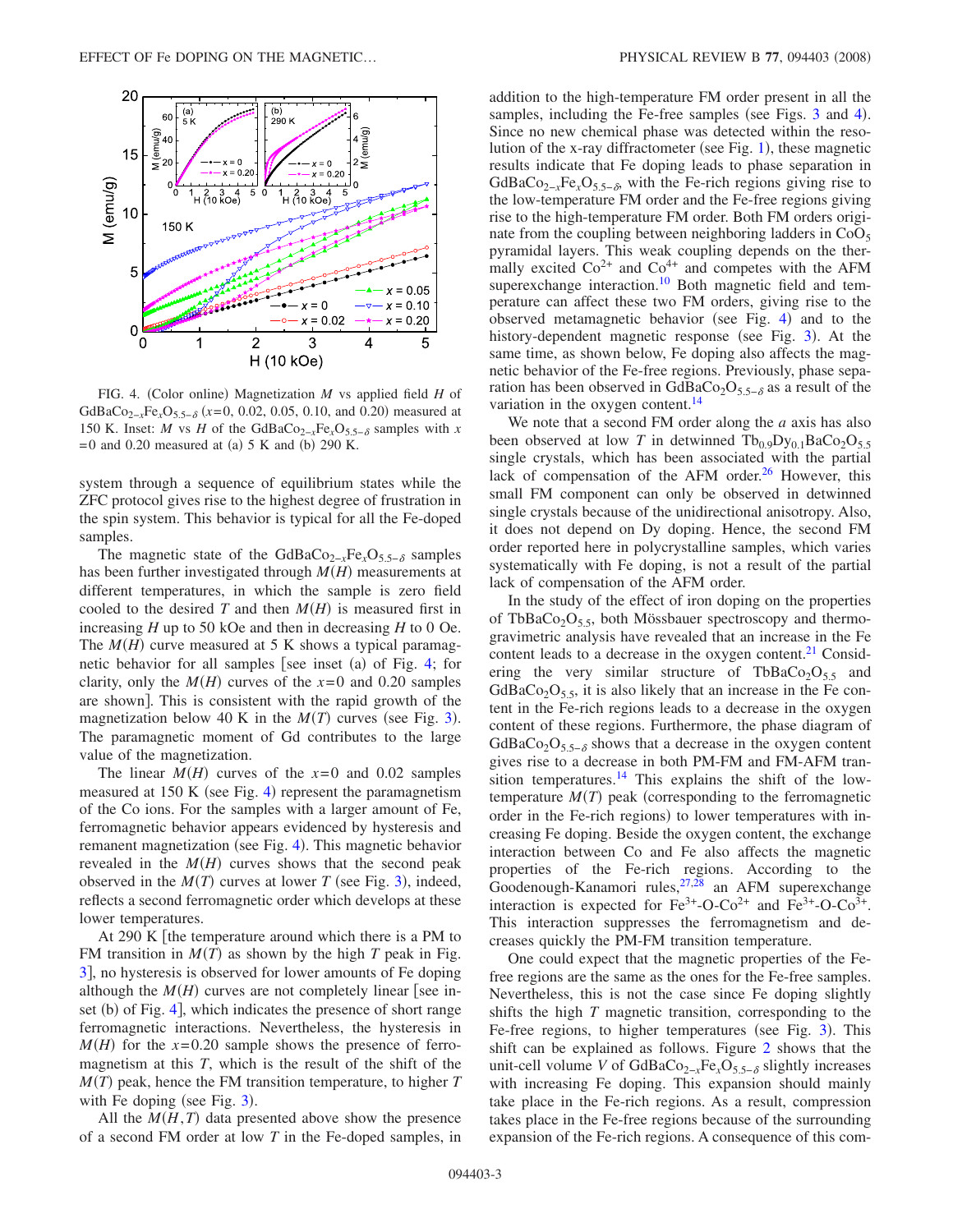<span id="page-3-0"></span>

FIG. 5. (Color online) Derivative of the inverse magnetization  $d(1/M)/dT$  for all measured samples. Inset: Temperature *T* dependence of inverse magnetization  $1/M$  for the GdBaCo<sub>2−*x*</sub>Fe<sub>*x*</sub>O<sub>5.5− $\delta$ </sub> samples with  $x=0$  and 0.20. The  $1/M$  for the  $x=0.20$  sample are vertically offset by +0.5 g/emu for clarity.

pression on the magnetic properties of GdBaCo<sub>2−*x*</sub>Fe<sub>*x*</sub>O<sub>5.5− $\delta$ </sub> is that the superexchange FM interaction between  $Co<sup>3+</sup>-O-Co<sup>3+</sup>$  is strengthened due to the shrinkage of the Co-O bond length. So the ferromagnetism is enhanced and the PM-FM transition temperature shifts to higher temperatures.

It has been found that the spin-state transition of the REBaCo<sub>2</sub>O<sub>5.5− $\delta$ </sub> compounds delicately depends on the rare earth and the oxygen content.<sup>13</sup> Here, we study the doping effect of transition-metal ions on the spin-state transition. For clarity, the inset of Fig. [5](#page-3-0) only shows the  $1/M(T)$  curves of the  $x=0$  and 0.20 samples. Notice that there are two temperature regions in the  $1/M(T)$  curves that can be linearly fitted and that the slope of the low *T* region (350 K  $\leq T \leq 360$  K) is larger than the slope of the high *T* region  $(380 \text{ K} \leq T)$  $\leq$  390 K). Because all these samples are paramagnetic above 320 K, the decrease in the slope of  $1/M(T)$  at high temperatures implies that the effective paramagnetic moment increases at these temperatures. That is, a transition from a LS state to a HS state takes place. This spin-state transition has been observed for all Fe-doped samples with  $x \le 0.20$ .

Baran *et al.*[26](#page-4-20) also observed a steplike change in 1/*MT* in the paramagnetic phase, near 340 K, of detwinned  $Tb_{0.9}Dy_{0.1}BaCo<sub>2</sub>O<sub>5.5</sub>$  single crystals. They calculated the changes of the effective magnetic moments along the three crystallographic axes and found that these changes are anisotropic. This indicates that these changes of the magnetic moments at 340 K do not correlate to the spin-state transition. Nevertheless, the presence of the spin-state transition in GdBaCo<sub>2</sub>O<sub>5.5−</sub> has been established through both Curie-Weiss fitting of the paramagnetic susceptibility in detwinned GdBaCo<sub>2</sub>O<sub>5.5−</sub> $\delta$  single crystals,<sup>14</sup> as well as through ultrahigh resolution synchrotron diffraction data on  $GdBaCo<sub>2</sub>O<sub>5.5</sub>$ , which show that the spin-state transition is the driving force for the metal-insulator transition.<sup>9</sup>

The two slopes of 1/*M* vs *T* give the moment of GdBaCo<sub>2−*x*</sub>Fe<sub>*x*</sub>O<sub>5.5− $\delta$ </sub> below and above the spin-state transition temperature  $T_s$ , respectively, by fitting these data with a Curie-Weiss law. After subtracting the moment of Gd ( $\mu_{Gd}$ )  $=8.0\mu_B$ ), the average spin moment per unit cell is  $2.05\mu_B$  for  $T < T_s$  and 3.91 $\mu_B$  for  $T > T_s$  for the  $x=0$  sample and 1.89 $\mu_B$ for  $T < T_s$  and  $3.12 \mu_B$  for  $T > T_s$  for the  $x=0.20$  sample. As a result of the spin-state transition, the spin moment per unit cell increases by 1.86 $\mu_B$  and 1.23 $\mu_B$  for the *x*=0 and *x* =0.20, respectively. The fact that the increase in the spin moment at  $T_s$  is not the same for the  $x=0$  and  $x=0.20$ samples shows that the amount of Co ions which undergo the spin-state transition decreases with Fe doping, most likely because the number of Co ions in octahedral positions decreases due to a decrease in oxygen amount in the Fe-rich regions. Therefore, this indicates that the spin-state transition takes place mainly in the Fe-free regions.

Also, notice the sharp steplike change in  $1/M(T)$  in the spin-state transition region of the  $x=0$  sample (see the inset of Fig. [5](#page-3-0)). This steplike increase in  $1/M(T)$  is not due to the spin-state transition itself because the spin state changes from the LS state to HS state with increasing *T* in the spinstate transition region, while this steplike increase in  $1/M(T)$ would give rise to a decrease of the moment. This increase in  $1/M(T)$  is also not related to sample quality because it has also been observed in single crystals of  $GdBaCo<sub>2</sub>O<sub>5.5</sub>$  (Ref. [14](#page-4-13)). Using the local spin-density approximation  $+U$  method, Kwon *et al.*<sup>[29](#page-4-24)</sup> have found that the orbital moment of  $\text{Co}^{3+}$  is only partially quenched in  $YBaCo<sub>2</sub>O<sub>5</sub>$  at low temperatures. The orbital moment originates from the localized nature of the Co 3*d* electrons. Thus, a possible explanation for the sharp decrease in  $M(T)$  in the spin-state transition region is that at  $T_s$ , the orbital moment is suppressed due to the fact that the Co 3*d* electrons are delocalized. Indeed, it has been shown that the spin-state transition is accompanied by a metal-insulator transition.<sup>5</sup> Therefore, in the LS state (low *T*), the conduction electrons are localized, while in the HS state (high  $T$ ), the conduction electrons are delocalized.

The steplike decrease in  $M(T)$  becomes weaker with increasing Fe doping and disappears for the *x*=0.20 sample. This is also a result of the fact that the spin-state transition, hence metal-insulator transition, takes place mainly in the Fe-free regions. Hence, the amount of Co ions present in these regions, which contribute to the steplike decrease in  $M(T)$ , is strongly reduced with Fe doping.

Figure [5](#page-3-0) displays the slopes of the 1/*M* vs *T* data for different Fe dopings. The constant slopes at low and high temperatures reflect the magnetic moment in the LS state and HS state, respectively. We define the spin-state transition temperature  $T_s = (T_1 + T_2)/2$ , where  $T_1$  and  $T_2$  are the beginning and ending temperatures of the spin-state transition, respectively. For *x*=0, 0.02, 0.05, 0.10, and 0.20, *T<sub>s</sub>*=365, 366, 368, 370, and 372 K, respectively. Hence, the spin-state transition temperature increases with increasing Fe doping. This can be explained based again on the compression that takes place in the Fe-free regions because of the surrounding expansion of the Fe-rich regions. Namely, the compression of the  $CoO<sub>6</sub>$  volume, due to the shrinkage of the Co-O bond length, leads to an increase in the crystal-field splitting energy  $(\Delta_{CF})$ , as shown by Fita *et al.*<sup>[30](#page-4-25)</sup> in their study of the external pressure effect on the spin state of  $La_{1-x}M_{x}CoO_{3}$  $(M=Ca, Sr)$ . The balance between  $\Delta_{CF}$  and the Hund ex-